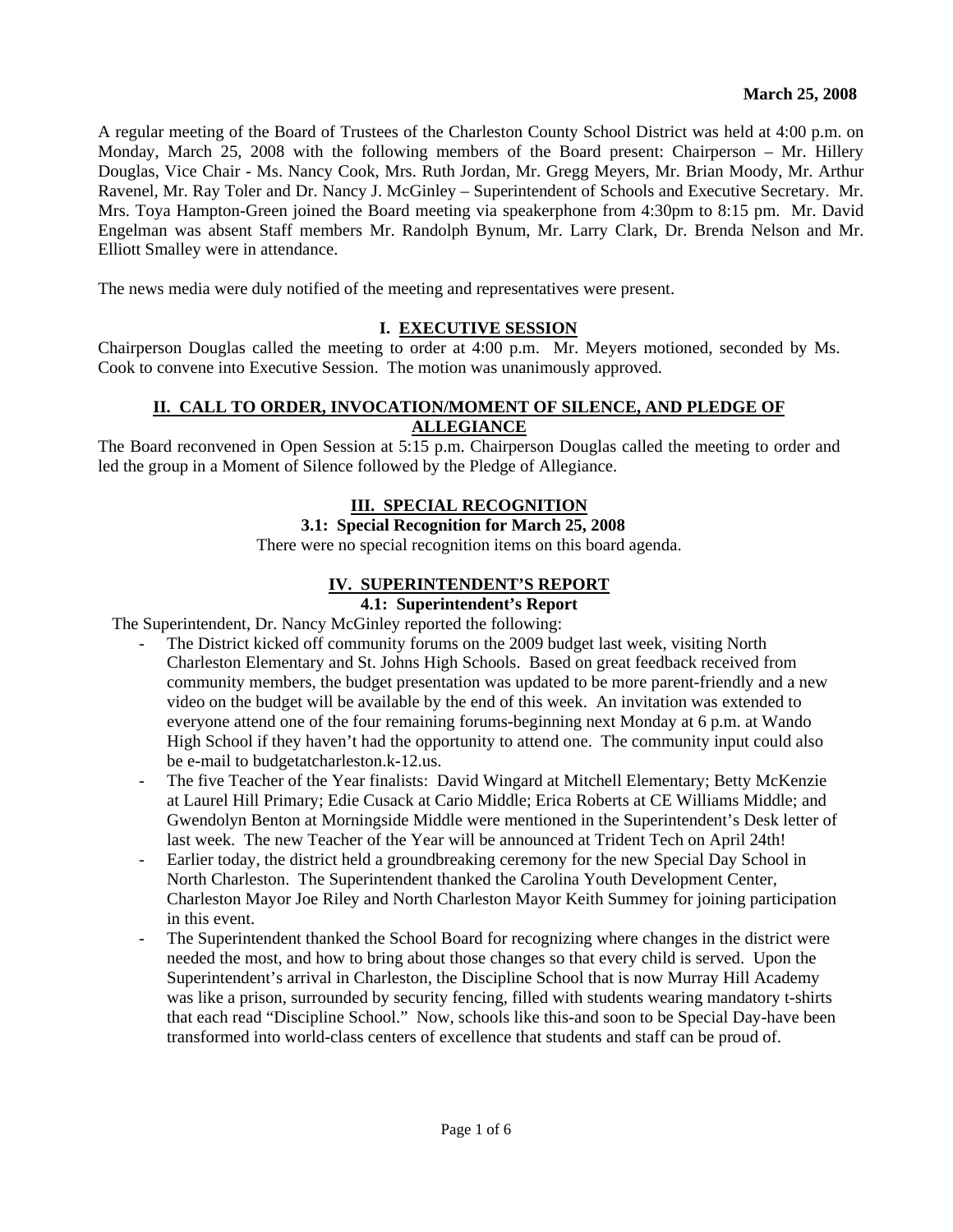At this time Dr. McGinley and Mrs. Holiday responded to questions from Ms. Cook regarding the status of hiring an in-house attorney, indicating that the position has been re-advertised. Mr. Ravenel also commented on the cost of legal services and suggested that hiring an in-house attorney could be a costsaving and objected to staff interviewing the in-house attorney. Mr. Meyers commented while the position could save money, the Board shouldn't be involved in the interview since the person reports to the Superintendent.

It was also determined that an update on High Tech High and expenses for both the Math and Science Charter and High Tech High at the Rivers facility be on the next Board agenda.

# **V. VISITORS, PUBLIC COMMUNICATIONS**

## **5.1: Visitors, Public Communications**

- 1. Rev. Alma Dungee addressed the Board in support of the Charleston Math and Science Charter.
- 2. Ms. Terry Seckinger addressed the Board in support of the Charleston Math and Science Charter and urged the Board to read the Attorney General opinion requested by her brother, Senator Chip Campsen regarding Act 189.
- 3. Mr. Park Dougherty addressed the Board regarding Charleston Math and Science Charter. Mr. Dougherty also informed the board that 194 students were in the process of being enrolled. 40% Caucasian, 41% African American, and 33% were eligible for free and reduced lunch.

## **VI. APPROVAL OF MINUTES/EXECUTIVE SESSION AGENDA ITEMS 6.1: Open and Executive Session Minutes of March 10, 2008**

Mr. Meyers motioned, seconded by Ms. Cook approval of minutes of March 10, 2008. The motion was approved 7-0.

## **6.2: Motions of Executive Session of March 25, 2008**

The Board acted on the following Executive Session Agenda items as follows:

- 1.1: Student Transfer Appeals the Board approved the following student transfer appeals based on availability of space. The motion was approved 4-2 (Douglas and Jordan opposed).
	- A. Harborview ES to Memminger ES
	- B. Harborview ES to Memminger ES
	- C. Lincoln HS to Wando HS
	- D. Lincoln HS to Wando HS
	- E. St. James Santee to Jennie Moore ES
	- F. St. James Santee ES to Belle Hall ES
	- G. Laing MS to Moultrie MS
	- H. James Island ES to Stiles Point ES
	- I. McClellanville MS to Cario MS
	- J. McClellanville MS to Cario MS
	- K. Ellington Es to Drayton Hall MS
	- L. Blaney to Drayton Hall ES
	- M. Laing MS to Moultrie MS

.

- 1.2: Contractual Matter The Board approved a recommendation from staff on the HVAC at Wando High. The motion was approved 6-0
- 1.3: Legal Briefing The Board received a legal briefing in executive session

## **6.3: Financial Minutes of March 10, 2008**

Mr. Meyers motioned, seconded by Ms. Cook to approve the Financial Minutes of March 10, 2008. The motion was approved 8-0.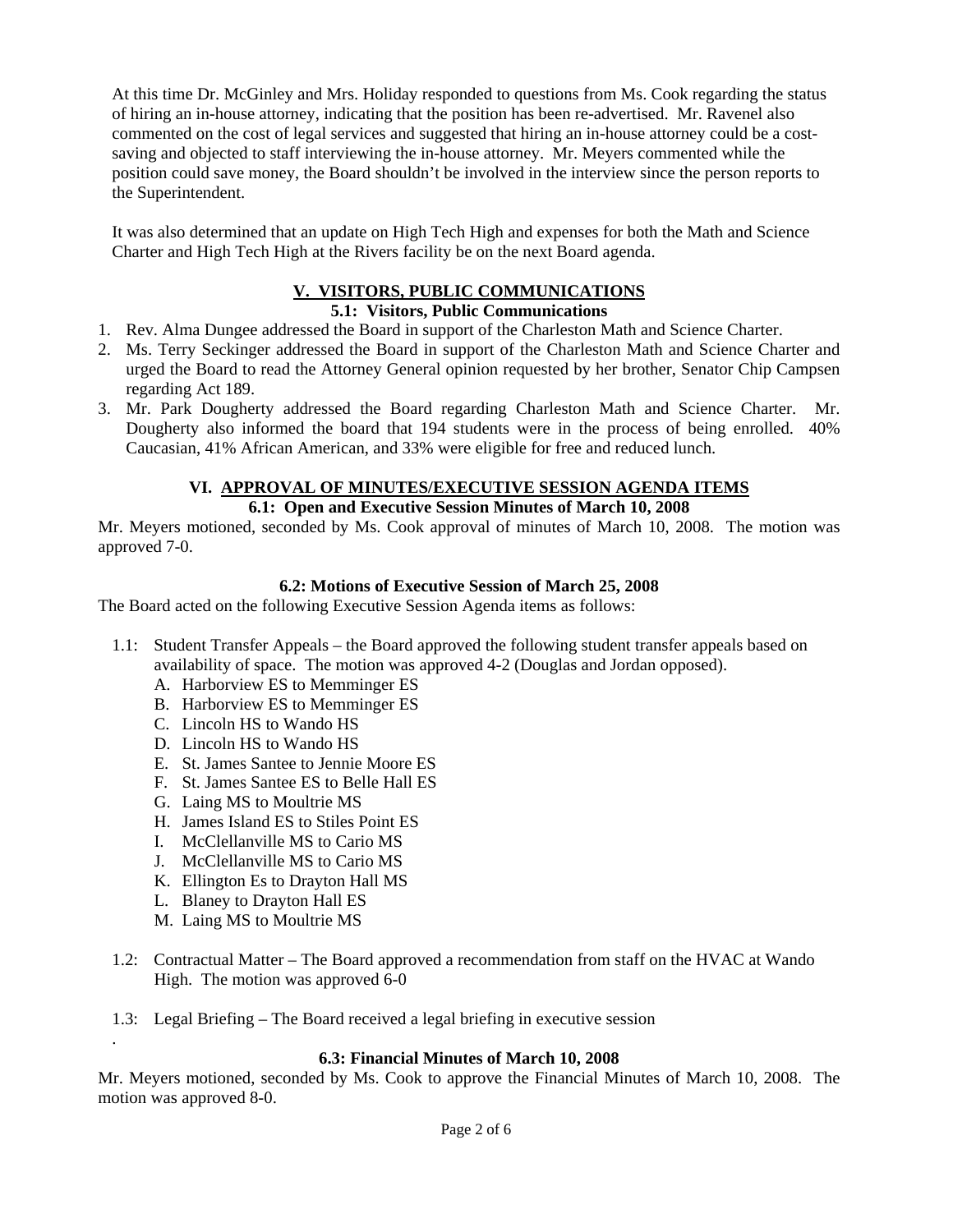*NOTE: Only six members of the Board voted on items 6.1-6.2 because Mr. Moody arrived after the Board voted on these items and Mrs. Green's speakerphone connection was delayed because of transition from Executive Session. However, Mrs. Green was contacted and Mr. Moody arrived before the Board voted on item 6.3.* 

## **VII: MANAGEMENT REPORTS 7.1: FY09 Budget Discussion**

The Board discussed the FY09 Budget and reviewed budget assumptions prior to confirming potential reductions.

## **ASSUMPTIONS**

• Fortify Schools (Priority)

- Provide Strategic Support (Unsatisfactory/Below Average Schools)
- We must understand the impact of reducing the Fund Balance
- We are in agreement around the Re-negotiation of Service Contracts
- Board recognizes the link between Accelerated Academic Progress and Adequate Resources
- 72% of the District's budget is salaries  $&$  fringe benefits
- A millage increase of 3.4 has been used to offset the shortfall
	- The Board has expressed confidence in the ability of the Legislative Delegation to provide CCSD with the \$11 million "hold harmless"

| ٠ |  |
|---|--|
|   |  |
|   |  |
|   |  |
|   |  |

| <b>Potential Reduction</b>              |           |                                                                                                                                                                                                                                                    | <b>Board</b>           |
|-----------------------------------------|-----------|----------------------------------------------------------------------------------------------------------------------------------------------------------------------------------------------------------------------------------------------------|------------------------|
| Area                                    | Amount    | <b>Impact</b>                                                                                                                                                                                                                                      | Reaction <sup>1</sup>  |
| CEP/Murray Hill net                     |           | Unable to fund 2 alternative transition centers to support<br>overage high school students with 12 credits or less in a<br>computer lab structure. Approximately \$220,000 would be<br>used to replace expired grant money to staff prevention and |                        |
| savings                                 | \$700,000 | intervention personnel.<br>Offset with \$2.5 million for strategic staffing directed                                                                                                                                                               | Confirmed<br>Confirmed |
| School House funding                    | 3,000,000 | exclusively to middle and high schools rated Unsatisfactory<br>and Below Average                                                                                                                                                                   |                        |
| Plus & Improvement<br>funding           | 400,000   | Limit discretionary funding to schools rated Good and<br>Excellent                                                                                                                                                                                 | Confirmed              |
| EIA funds redirected to<br><b>GOF</b>   | 1,500,000 | Could add supplementary funds to schools                                                                                                                                                                                                           | Confirmed              |
| A+ stipends for Burke $\&$<br>Brentwood | 560,000   | Partially offset with extra pay for extra duty                                                                                                                                                                                                     | Confirmed              |
| $A+$ funds for student<br>activities    | 95,000    | Limits additional field trips $\&$ other activities for students                                                                                                                                                                                   | Confirmed              |
| Departmental budgets                    | 4,000,000 | 15% cuts in central office could result in decreased services<br>& personnel                                                                                                                                                                       | Confirmed              |

## **Budget Discussion - Potential Reduction Areas**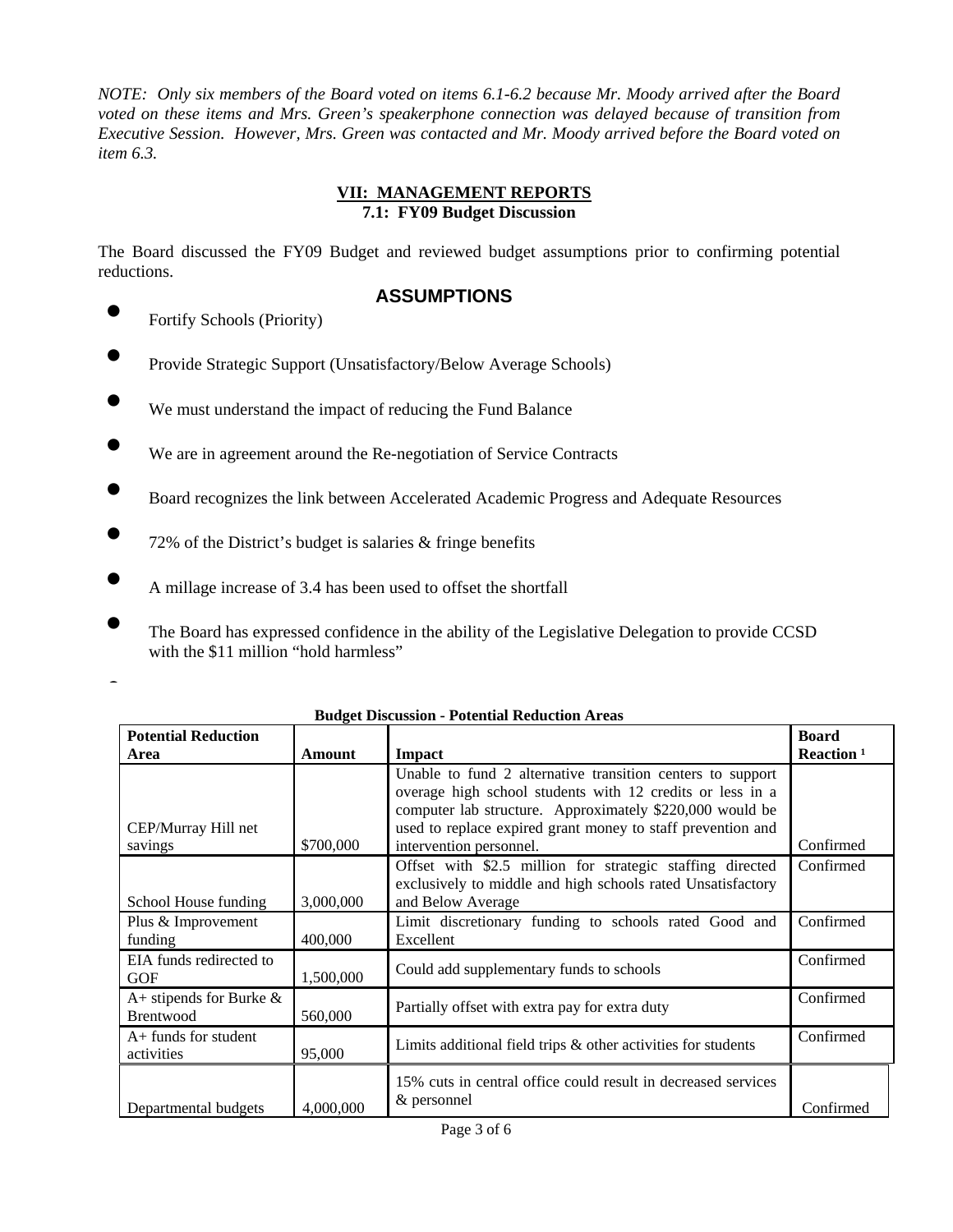| Increase in Non-Title I<br>Kindergarten & 1st grade<br>class size | 1,563,014    | Four studies were reviewed and indicate that class size, to be<br>effective, should last for 3-4 years. The success of the<br>initiative is dependent on changes in instructional delivery. | Confirmed |
|-------------------------------------------------------------------|--------------|---------------------------------------------------------------------------------------------------------------------------------------------------------------------------------------------|-----------|
| Cost of Living                                                    |              |                                                                                                                                                                                             | Confirmed |
| Adjustment - non-<br>teaching staff                               | 2,341,369    | Negative effect on recruitment & retention of staff                                                                                                                                         |           |
|                                                                   |              |                                                                                                                                                                                             | Confirmed |
| Transportation                                                    | <b>TBD</b>   | Reduced levels of service                                                                                                                                                                   |           |
|                                                                   |              |                                                                                                                                                                                             | Confirmed |
| Contract renegotiation                                            | <b>TBD</b>   | Reduced levels of service                                                                                                                                                                   |           |
|                                                                   |              |                                                                                                                                                                                             |           |
| <b>TOTAL</b>                                                      | \$14,159,383 |                                                                                                                                                                                             |           |

After discussion, the Board voted on the following motions.

- Mr. Ravenel motioned, seconded by Ms. Cook to have staff assume setting aside \$15 million, eliminating the tax increase, taking in consideration all items identified for potential reduction and **bring a balanced budget to the next board meeting**. The motion was approved 5-3 (Douglas, Green and Jordan opposed).
- Mr. Meyers offered a second motion, seconded by Mr. Douglas to incorporate Mr. Ravenel's motion without elimination of tax increase. The motion was approved 5-3 (Cook, Ravenel and Toler opposed).

## **VIII: CHARLESTON PLAN FOR EXCELLENCE**

## **8.1: Title I District Improvement Plan – Corrective Action**

The Board received the Title I District Improvement Plan as information.

## **IX**. **POTENTIAL CONSENT AGENDA ITEMS**

## **9.1: SCSBA Officer/Board Nominations**

*The Board will discuss and respond to the SCSBA request for Board Nominations and Resolutions the upcoming SCSBA Delegate Assembly.* 

Ms. Cook nominated Mr. Toler as delegate to cast vote on behalf of the Board at the upcoming Delegate Assembly. Mr. Douglas nominated Mrs. Jordan as alternate. The motion was approved 7-0.

*NOTE: Mr. Ravenel left the meeting before the Board voted on items below.* 

## **9.2: Revised Policies – GDQA – Classified Staff Reduction in Force, GCQB – Administrative Staff Reduction-In-Force**

*A recommendation from the Board Policy Committee to approve the first reading of the revised policies listed above.* 

Mr. Moody motioned, seconded by Mr. Meyers to approve the first reading of revised policies listed above. The motion was approved 6-1 (Toler opposed).

#### **9.3: Revised Policy Regulations – GCQA-R – Certified Non Administrative Staff Reduction-In-Force, GCQB-R – Administrative Staff Reduction-In-Force, GDQA-R – Classified Staff Reduction in Force**

*The Board will receive the revised policy regulations listed above as information.* 

The Board received revised policy regulations as information only. No action was taken.

## **9.4: Coherent Curriculum Printing – Approved**

Page 4 of 6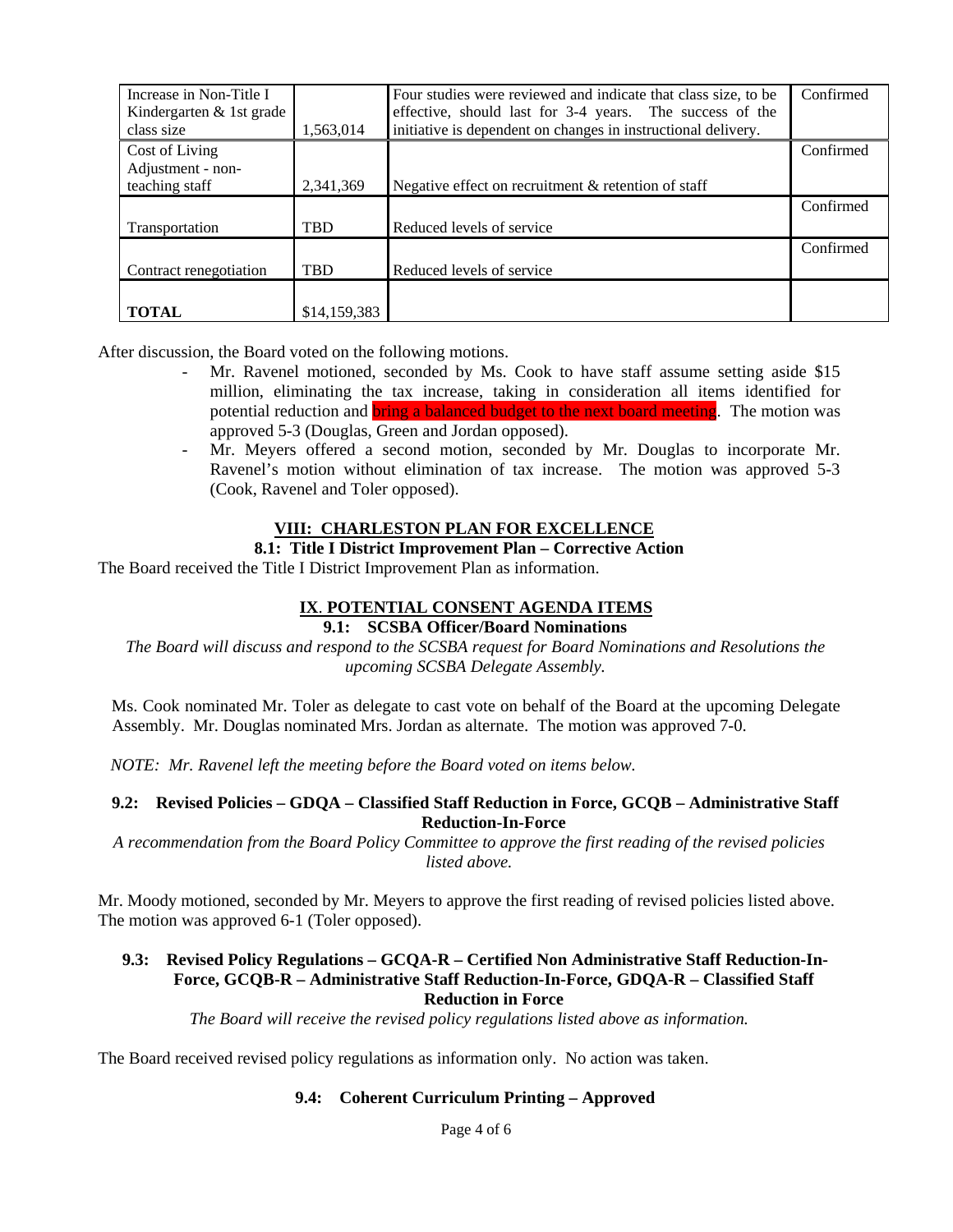*A recommendation for approval of the request for pre-approval for bid award contract for printing of the Coherent Curriculum not to exceed \$120,000. The funding sources are: Title II funds, K-5 Enhancement funds, 6-8 Enhancement funds.* 

Mr. Moody motioned, seconded by Mr. Meyers approval of a request to pre-approve the contract award for printing of the Coherent Curriculum to meet proposed distribution deadline. The motion was approved 7-0.

#### **9.5: EIA Technology Initiative – Approved**

*A recommendation to approve a request for the purchase of Follett Destiny Library Management System and identified IT equipment to support Coherent Curriculum. The funding source is EIA Technology Initiative funds from SDE. The cost for Destiny Library Management Systems is \$259,545.45 for seventyone schools and the cost for IIT Defined Equipment, Installation and Software is \$53,000.* 

Mr. Moody motioned, seconded by Mr. Meyers approval of a request to purchase of technology hardware and software to centralize and streamline library management. The motion was approved 7-0.

#### **9.6. Pilot Program Applications – Mr. Bynum**

*A recommendation to approve applications for the following new/continued pilot courses--Introduction to Computer Networking and Basic Electronics and Amateur Radio, at no cost to the district.* 

Mr. Moody motioned, seconded by Mr. Meyers to approve applications for new/continued pilot courses/programs as follows: 1) Introduction to Computer Networking and 2) Introduction to Basic Electronics and Amateur Radio, at no cost to the district. The motion was approved 7-0.

## **9.7. Pilot Program Applications – Mr. Bynum**

A recommendation to approve applications for the following new/continued pilot courses—African American Studies I & II, African American Literature, Film as Literature

Mr. Moody motioned, seconded by Mr. Meyers to approve applications for new/continued pilot courses/programs as follows: 1) African American Studies One, 2) African American Studies Two, 3) African American Literature, 4) Film as Literature, at no cost to the district. The motion was approved 7-0

#### **9.8: Bid Award Recommendation-E.B. Ellington School Phase I-Site Development Package – Approved**

*A bid award recommendation for E.B. Ellington Elementary School Phase I – Site Development Package.* 

Mr. Moody motioned, seconded by Mr. Meyers to approve the bid award for EB Ellington School Phase I Site Development Package in the amount of \$1,217,380. Funding for this project is within previously Board Approved budget for EB Ellington School (5641). The motion was approved 7-0.

9.9: New District 4 Middle School - Approval of Chapter 17 Special Inspections Agency - Approved *A recommendation to approve the contract for Quality Assurance (QA) testing and International Building Code (IBC) for the new District 4 Middle School.* 

Mr. Moody motioned, seconded by Mr. Meyers to approve the contract for Quality Assurance testing and International Building Code Chapter 17 inspections, based on evaluation of the proposed offerors to S&ME for the New District 4 Middle School. The funding source is 2005-2009 Capital Improvement District 4 Middle School project. The motion was approved 7-0.

### **9.10: Request to make Procurement Cards a Permanent Program - this item was pulled, no action was taken.**

*A recommendation to approve the removal of "Pilot" from the procurement card program and allow Procurement Services to expand the program to include additional Facility, Maintenance and school staff.*